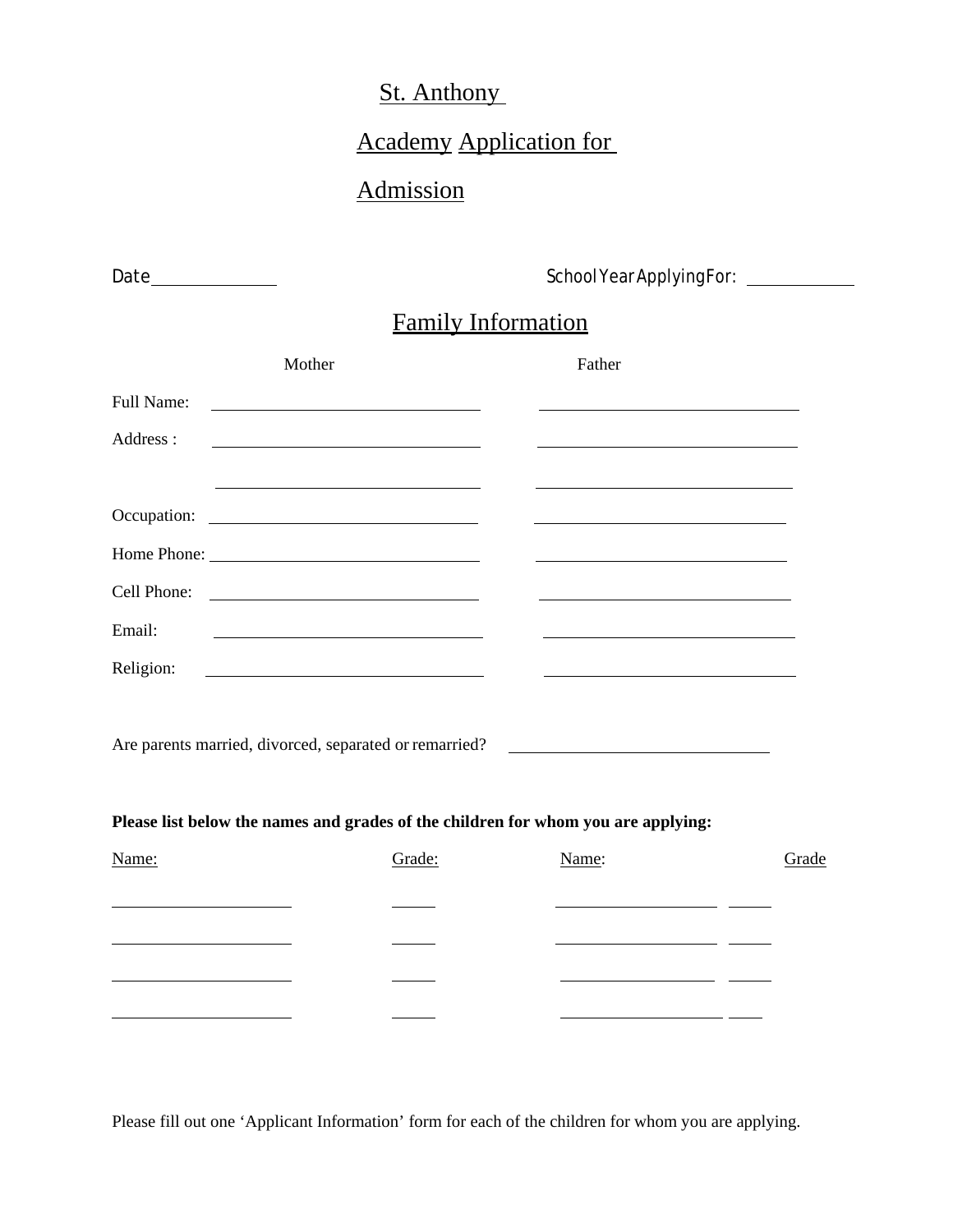### Applicant Information

| Applicant Name: | Grade applying for |  |
|-----------------|--------------------|--|
|                 |                    |  |
| Date of Birth:  | Citizenship:       |  |

Please list all the previous schools that the applicant has attended:

| <b>SCHOOL</b> | <b>LOCATION</b> | <b>ATTENDANCE DATES</b> |  |
|---------------|-----------------|-------------------------|--|
|               |                 |                         |  |
|               |                 |                         |  |
|               |                 |                         |  |

Please list the following if the student is a Roman Catholic:

| SACRAMENT             | <b>DATE</b> | <b>CHURCH</b> | <b>LOCATION</b> |
|-----------------------|-------------|---------------|-----------------|
| BAPTISM               |             |               |                 |
| <b>HOLY EUCHARIST</b> |             |               |                 |
| <b>CONFIRMATION</b>   |             |               |                 |

- 1. Has the applicant ever skipped a grade, or been held back a grade? Please explain.
- 2. Has the applicant ever been diagnosed with a physical/learning disability? Please explain.
- 3. Does the applicant have any serious academic difficulties? Please explain.
- 4. Does the applicant suffer from any health conditions of which we should be aware?
- 5. Is the applicant currently taking any medication? If so, what are these medications?

#### Parent Questionnaire

- 1. Please describe what you believe to be your child's greatest strengths and talents.
- 2. Please describe his greatest challenges.
- 3. Why do you want your child to attend St. Anthony Academy?